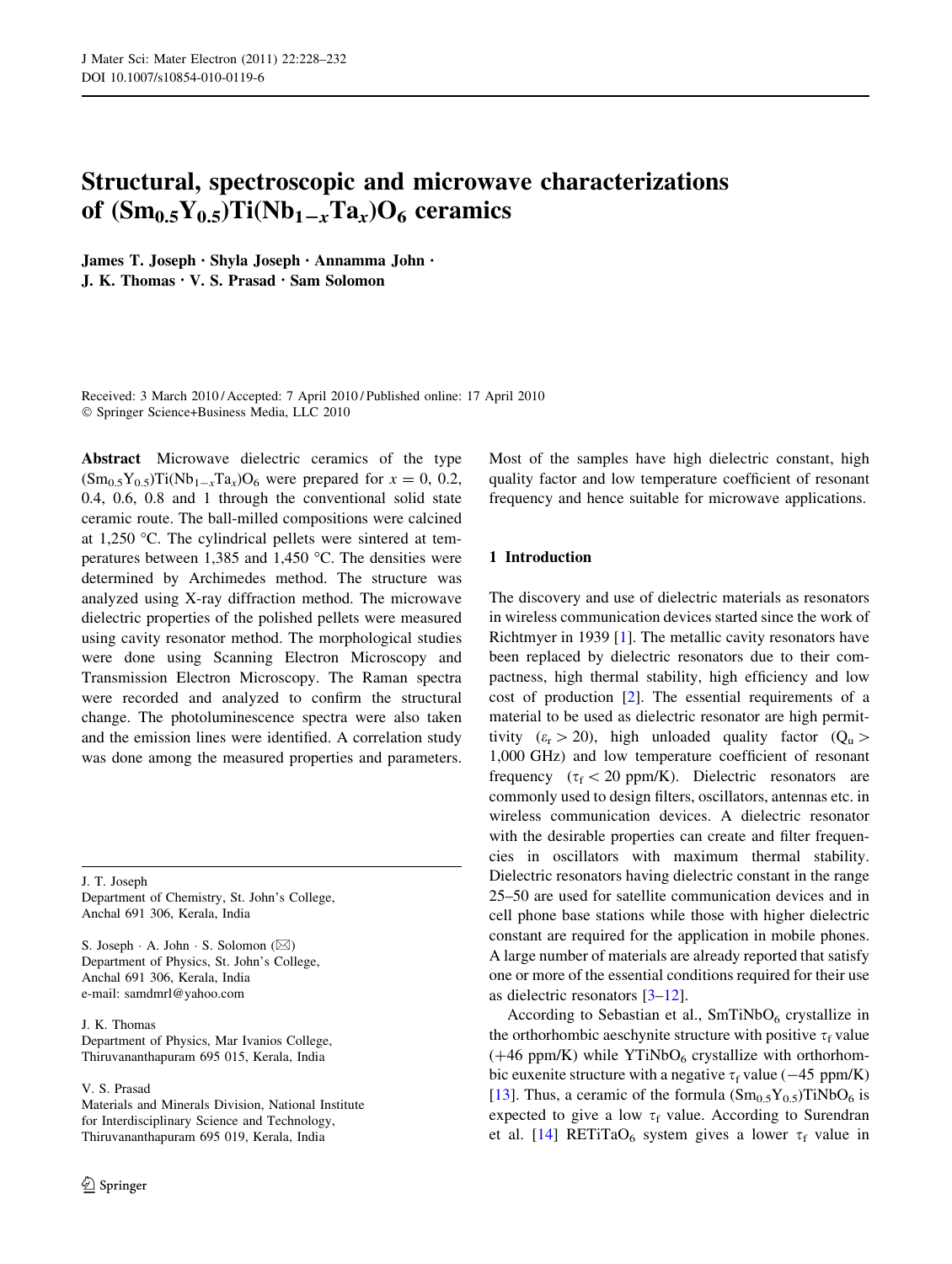comparison with the corresponding  $RETiNbO<sub>6</sub>$  systems. Hence, expecting  $\tau_f$  values closer to zero, we have substituted Ta for Nb. In this paper we report the preparation and microwave, vibrational and optical characterizations of  $(Sm<sub>0.5</sub>Y<sub>0.5</sub>)Ti(Nb<sub>1-x</sub>Ta<sub>x</sub>)O<sub>6</sub> (XTa<sub>x</sub>)$  ceramics.

#### 2 Experimental

The ceramic samples are prepared by conventional solid state ceramic route. Lanthanide oxides (CDH 99.9%),  $Nb<sub>2</sub>O<sub>5</sub>$  and Ta<sub>2</sub>O<sub>5</sub> (NFC 99.9%) were weighed in stoichiometric ratios and mixed thoroughly in polythene bottles using zirconia balls in acetone medium for 3 h. The well mixed samples were dried and calcined at  $1,250$  °C for 4 h in an electrically heated furnace. The calcined powders were again ground well in agate mortar. A 5% solution of polyvinyl alcohol was added as binder to each powder, ground well and dried. Cylindrical pellets with diameter 14 mm and height 7 mm were made at 100 MPa pressure using a hydraulic press. The pellets were initially heated at a rate of  $5^{\circ}$ C per minute up to  $600^{\circ}$ C and soaked for an hour to expel the polyvinyl alcohol. Then the pellets were sintered in the temperature range  $1,385-1,450$  °C for 4 h. The cooling of the furnace in each case was carried out at a rate of  $5^{\circ}$ C per minute.

The sintered pellets were polished well and densities were measured using Archimedes method. Small pellets were powdered well and X-ray diffraction (XRD) patterns were taken with X-ray Diffractometer (Philips Expert Pro) using CuKa radiation. Selected pellet was fine polished, thermally etched at  $1,350$  °C and Scanning Electron Micrograph (SEM) was taken using JEOL Model 6390 LV Scanning Electron Microscope. The Transmission Electron Microscopic (TEM) image and the corresponding SAED pattern were also taken using FEI Tecnai  $30G<sup>2</sup>$  S-TWIN transmission electron microscope operating at 300 kV. The dielectric constant  $(\varepsilon_r)$  and the unloaded quality factor  $(Q_u \times f)$  were then calculated using the computer interfaced network analyzer (Agilent 8753 ET) by the cavity resonator method. The specimen was placed at the centre of a cylindrical cavity whose size is 3–4 times greater than it. The microwave was coupled to the specimen and  $TE_{01\delta}$  mode of resonance whose quality factor is intimately related to the dielectric loss was identified. The coefficient of thermal variation of resonant frequency  $(\tau_f)$  over the range of temperature 20–80 °C was also measured. The FT-Raman spectra of the selected samples were recorded at room temperature over the wavenumber range  $50-1,000$  cm<sup>-1</sup> using Bruker RFS 100/S spectrometer at a power level of 50 mW and at a resolution of 4  $cm^{-1}$ . The samples were excited with a Nd:YAG laser lasing at 1,064 nm and the scattered radiations were detected using a standard Ge detector. The photoluminescence spectra were recorded using Perkin Elmer LS 55 Fluorescence Spectrometer.

# 3 Results and discussion

#### 3.1 X-ray diffraction

The powder X-ray diffraction patterns of  $XTa<sub>x</sub>$  ceramics are given in Fig. 1. The XRD patterns are indexed on the basis of  $Ce<sub>0.5</sub>Y<sub>0.5</sub>NbTiO<sub>6</sub>$  (JCPDS file No. 52-0384). The figure shows that  $XTa_x$  in which  $x = 0$ , 0.2, and 0.4 are prominently euxenite while those in which  $x = 0.6, 0.8$ , and 1 are prominently aeschynite in nature. There is a gradual change from euxenite character to aeschynite character as Ta is substituted for Nb. Selected area XRD patterns in the region  $2\theta = 26-31$  for  $x = 0.2$ , 0.4 and 0.6 are given in Fig. [2](#page-2-0). It helps to explain the change from the euxenite structure to aeschynite structure. Figure [2](#page-2-0)a is characteristic of euxenite structure and Fig. [2c](#page-2-0) is characteristic of aeschynite structure. The nature of Fig. [2](#page-2-0)b indicates the presence of both euxenite structure even though euxenite character is predominant as indicated by the  $\tau_f$  value (-11.7 ppm/K). The intensity of the (112) peak at  $2\theta = 30.4$  regularly increases from Fig. [2a](#page-2-0)–c, while that at  $2\theta = 29.6$  decreases gradually. The (121) peak at  $2\theta = 26.2$  which is characteristic of euxenite structure almost disappears in Fig. [2](#page-2-0)c.

# 3.2 Morphology

The SEM image of  $XTa_{0.6}$  is given in Fig. [3](#page-2-0). It reveals that the samples are well sintered. The particles are close packed with well defined boundaries and minimum porosity. Small particles of about 1 µm size and large



**Fig. 1** XRD patterns of  $(Sm_{0.5}Y_{0.5})Ti(Nb_{1-x}Ta_x)O_6$  ceramics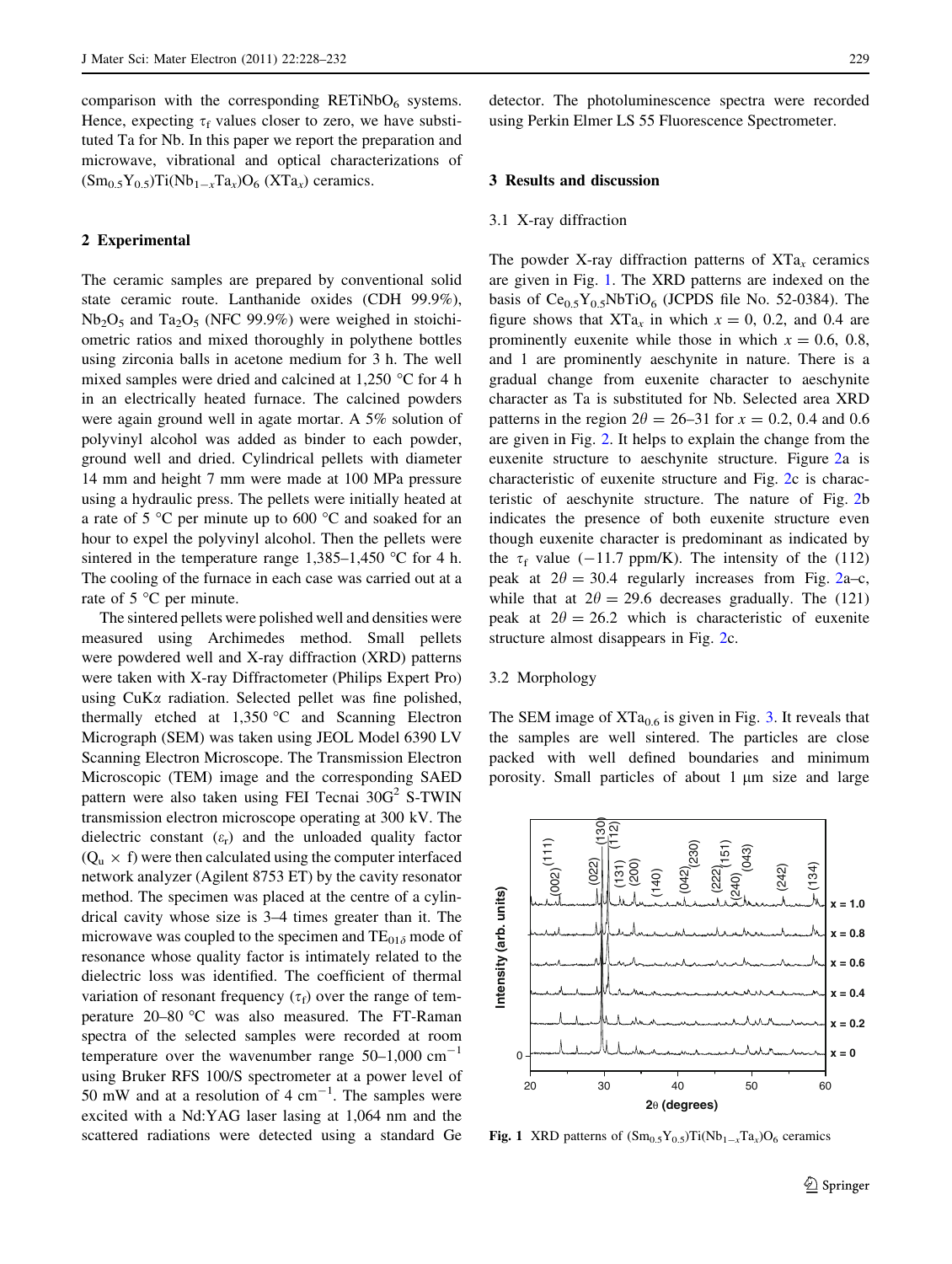<span id="page-2-0"></span>

Fig. 2 XRD patterns in the region  $2\theta = 26-31$  for a XTa<sub>0.2</sub>, b XTa<sub>0.4</sub>, and c XTa<sub>0.6</sub>



Fig. 3 SEM micrograph of  $XTa<sub>0.6</sub>$  ceramic



Fig. 4 TEM micrograph of  $XTa<sub>0.6</sub>$  ceramic

particles of about  $4 \mu m$  size are observed showing the composite nature of the material. The TEM micrograph of  $XTa<sub>0.6</sub>$  is given in Fig. 4. It also shows two kinds of particles as shown by SEM.

#### 3.3 Raman spectra

The FT Raman spectra of  $XTa<sub>0.4</sub>$  and  $XTa<sub>0.6</sub>$  recorded over the range  $50-1,000$  cm<sup>-1</sup> is given in Fig. 5. The observed bands, their relative intensities and their assignments are given in Table [1.](#page-3-0) The factor group analysis of the parent materials RETiNbO $_6$  and RETiTaO $_6$  shows that 54 optical modes are expected in the Raman spectra of both the aeschynite and euxenite structures [\[15](#page-4-0)]. The spectra recorded in the present study show seven prominent peaks and several others that appear as very weak bands or as shoulders. The analysis of the spectral lines can be done on the basis of the characteristic vibrations of the Ta/Nb/TiO<sub>6</sub> octahedron. The octahedron with  $O_h$  symmetry has 15 internal modes that are distributed as,  $\Gamma = A_{1g} (R) + E_{g}$  $(R) + 2F_{1u}$  (IR) +  $F_{2g}$  (R) +  $F_{2u}$  (silent) [\[16](#page-4-0)].

The symmetric stretching mode of vibration  $v_1$  A<sub>1g</sub> observed as a weak broad band with peaks at 869 and



Fig. 5 Raman spectra of  $XTa_{0.6}$  and  $XTa_{0.4}$  ceramics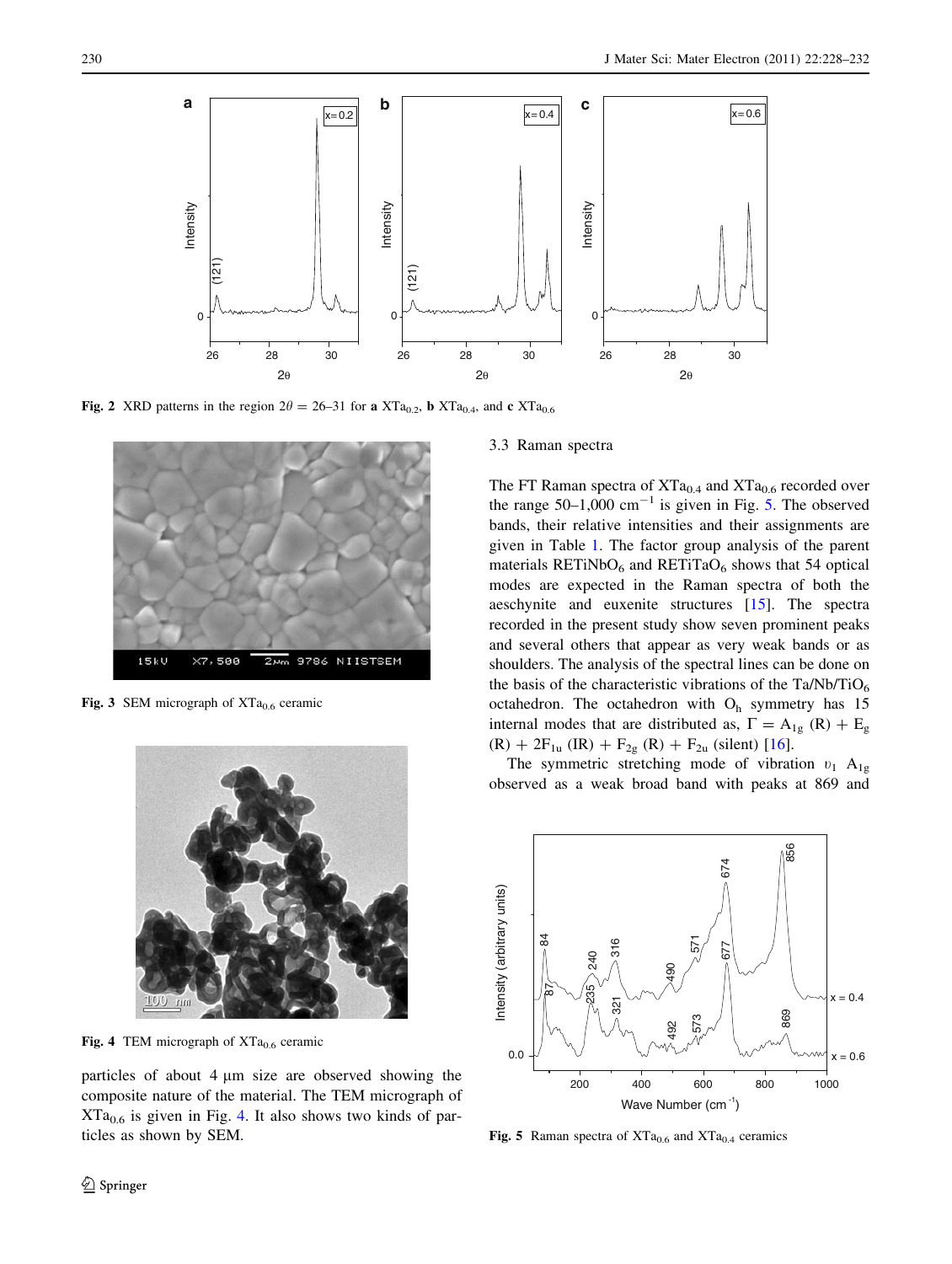<span id="page-3-0"></span>**Table 1** Raman spectral data and band assignments of  $XTa<sub>0.4</sub>$  and  $XTa<sub>0.6</sub>$ 

| $XTa_{0.4}$ | $XTa_{0.6}$     | Assignments        |
|-------------|-----------------|--------------------|
| 856 vs      | 869 w           | $v_1$ $A_{1g}$     |
|             | 816 vw          |                    |
| 674 s       | 677 s           | $v_2 E_g$          |
| 649 sh      | 624 vw          |                    |
|             | 614 vw          |                    |
| 571 w       | 596 vw          | $v_3$ $F_{1u}$     |
|             | 573 w           |                    |
|             | 546 vw          |                    |
| 490 w       | 492 vw          | $v_4 F_{1n}$       |
| 432 vw      | 475 vw          |                    |
| 420 vw      | 435 vw          |                    |
| 404 vw      |                 |                    |
| 316 m       | 369 vw          | $v_5 F_{2g}$       |
|             | 349 vw          |                    |
|             | 321 m           |                    |
| 283 vw      | 282 vw          | $v_6 F_{2u}$       |
| 240 m       | $255 \text{ m}$ |                    |
|             | 235 m           |                    |
| $170$ vw    | 170 vw          | Lattice vibrations |
| 122 vw      | 135 vw          |                    |
| 84 s        | $122$ vw        |                    |
|             | 87s             |                    |

vs, Very strong; s, strong; m, medium; w, weak; vw, very weak; sh, shoulder

816 cm<sup>-1</sup> in XTa<sub>0.6</sub> has gained intensity and has shifted to 856 cm<sup>-1</sup> in XTa<sub>0.4</sub>. The asymmetric stretching  $v_2$  E<sub>g</sub> observed as a strong band at 677 cm<sup>-1</sup> in XTa<sub>0.6</sub> shows a red shift of 3 cm<sup>-1</sup> in XTa<sub>0.4</sub>. The symmetric bending mode  $v_5$  F<sub>2g</sub> is observed as medium intensity band at 321 and 316 cm<sup>-1</sup> in XTa<sub>0.6</sub> and XTa<sub>0.4</sub>, respectively. The IR active  $F_{1u}$  modes, namely, the asymmetric stretching  $v_3 F_{1u}$ and asymmetric bending  $v_4$  F<sub>1u</sub> modes are observed as very weak bands in the Raman spectra in the regions 596–546 and 492–404  $\text{cm}^{-1}$ , respectively. Weak or medium intense bands are observed in the region  $283-235$  cm<sup>-1</sup>, which may be due to the silent mode  $v_6$  F<sub>2u</sub>. The position and intensity of the spectral lines in  $XTa_{0.6}$  are in good agreement with that of the bands of aeschynite structure and that of  $XTa<sub>0.4</sub>$  with that of the bands of euxenite structure as reported by Paschoal et al. [\[15](#page-4-0)]. This observation is in agreement with the XRD patterns, that  $XTa_{0.4}$ has euxenite structure and  $XTa_{0.6}$  has aeschynite structure.

#### 3.4 Photoluminescence spectra

The photoluminescence spectra of the samples between the wavelengths 400 nm and 700 nm when excited at the wavelength 370 nm are given in Fig. 6. The



Fig. 6 PL spectra of  $XTa<sub>x</sub>$  ceramics

photoluminescence spectra of  $XTa_x$  show emission lines at 413, 416, 424, 444, 460, 466, 484, 488, 492, 528, 555, 665, and 693 nm. The emission lines at 413 and 460 nm are assigned to  ${}^{4}F_{2.5}{}^{4}P^{o}{}_{2.5}$  and  ${}^{2}G_{2.5}{}^{4}P^{o}{}_{2.5}$ , respectively of Ta. The emission lines at 416 and 424 are assigned to  ${}^{4}D_{2.5}$  ${}^{-2}D^{o}_{1.5}$  and  ${}^{4}D_{2.5}$  ${}^{-2}D^{o}_{2.5}$ , respectively of Nb. The emission lines at 488 and 665 are assigned to  ${}^{3}G_{5}$ <sup>-3</sup>H<sup>o</sup><sub>6</sub> and  ${}^{3}F_{2}$ – ${}^{5}G^{o}$ <sub>3</sub>, respectively of Ti. The emission lines at 444, 484, 492, and 693 nm are assigned to  ${}^{4}F_{2.5}{}^{2}F^{0}{}_{2.5}{}^{4}F_{3.5}{}^{4}F^{0}{}_{3.5}$ <br> ${}^{2}F^{0}{}_{2.5}{}^{2}$  and  ${}^{2}D$   ${}^{4}F^{0}$  reprectively of Y. The emission  $P^{o}{}_{1}$ –<sup>2</sup>S<sub>0.5</sub>, and <sup>2</sup>D<sub>2.5</sub>–<sup>4</sup>F<sup>o</sup><sub>1.5</sub>, respectively of Y. The emission lines at 466, 528, and 555 nm are assigned to  ${}^{7}F_{5}{}^{-0}A^{o}_{4}$ ,<br> ${}^{7}F_{1}{}^{7}F^{o}_{2}$ , and  ${}^{7}F_{1}{}^{7}F^{o}_{2}$ , respectively of Sm  $F_6$ –<sup>7</sup> $F_6$ , and <sup>7</sup> $F_3$ –<sup>7</sup> $F_3$ , respectively of Sm.

## 3.5 Microwave dielectric properties and densities

The microwave dielectric properties of  $XTa<sub>x</sub>$  ceramics are given in Table [2](#page-4-0). Sebastian et al. [[13\]](#page-4-0) have reported sintering temperatures of 1,360 °C for SmTiNbO<sub>6</sub> and 1,400 °C for YTiNbO<sub>6</sub>. The composite  $Sm<sub>0.5</sub>Y<sub>0.5</sub>TiNbO<sub>6</sub>$ was sintered at an optimum temperature of 1,385  $^{\circ}$ C with 95% densification. Surendran et al. [\[14](#page-4-0)] have reported sintering temperatures of 1,500 °C for SmTiTaO<sub>6</sub> and 1,625 °C for YTiTaO<sub>6</sub>. The composite  $\text{Sm}_{0.5}\text{Y}_{0.5}$ TiTaO<sub>6</sub> was sintered at a lower temperature of 1,450 °C with 97% densification. As the amount of tantalum is increased there is a regular increase in the density. The variation of  $\varepsilon_r$  and  $\tau_f$  with the bulk densities of the samples is given in Fig. [7.](#page-4-0) The densities increase proportionally with the increase in Ta concentration. For Ta substituted compositions  $XTa_{0.2}$ ,  $XTa<sub>0.4</sub>$ ,  $XTa<sub>0.6</sub>$  and  $XTa<sub>0.8</sub>$  the  $\varepsilon_r$  and  $\tau_f$  increase with respect to the increase in concentration of Ta. For the end compositions,  $XTa<sub>0</sub>$  and  $XTa<sub>1</sub>$ , there is a slight change from the normal variation. This may be due to the stabilization of these compositions in comparison with the solid solutions of Nb and Ta.